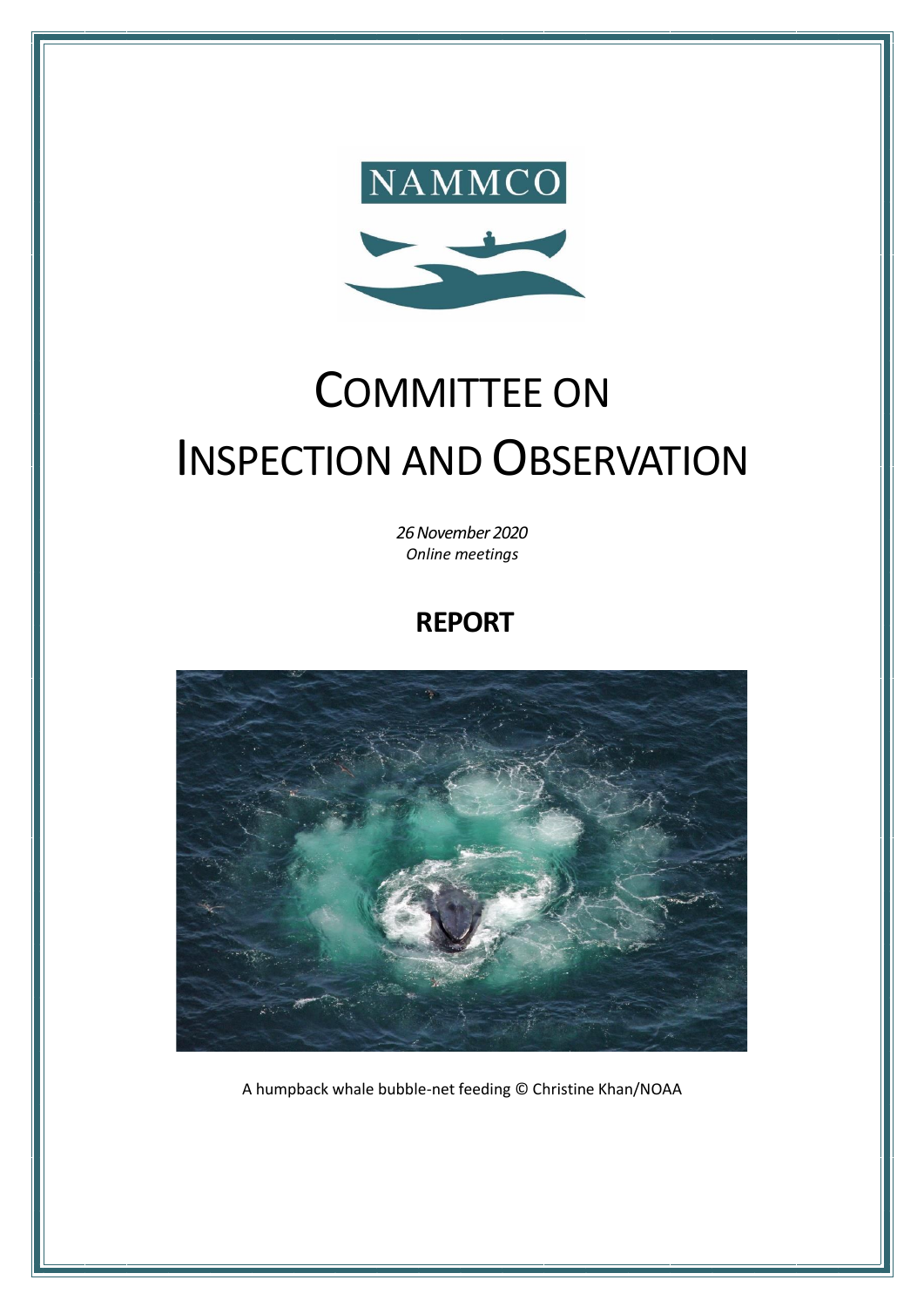NAMMCO Committee on Inspection and Observation 26 November 2020

© North Atlantic Marine Mammal Commission

#### **Please cite this report as:**

NAMMCO-North Atlantic Marine Mammal Commission (2020). Report of the Committee on Inspection and Observation, November 2020, online meetings

Available at [https://nammco.no/topics/cio\\_reports/](https://nammco.no/topics/cio_reports/)

#### **DISCLAIMER:**

The content of this report contains the view of the Committee and does not necessarily represent the views of the NAMMCO Council.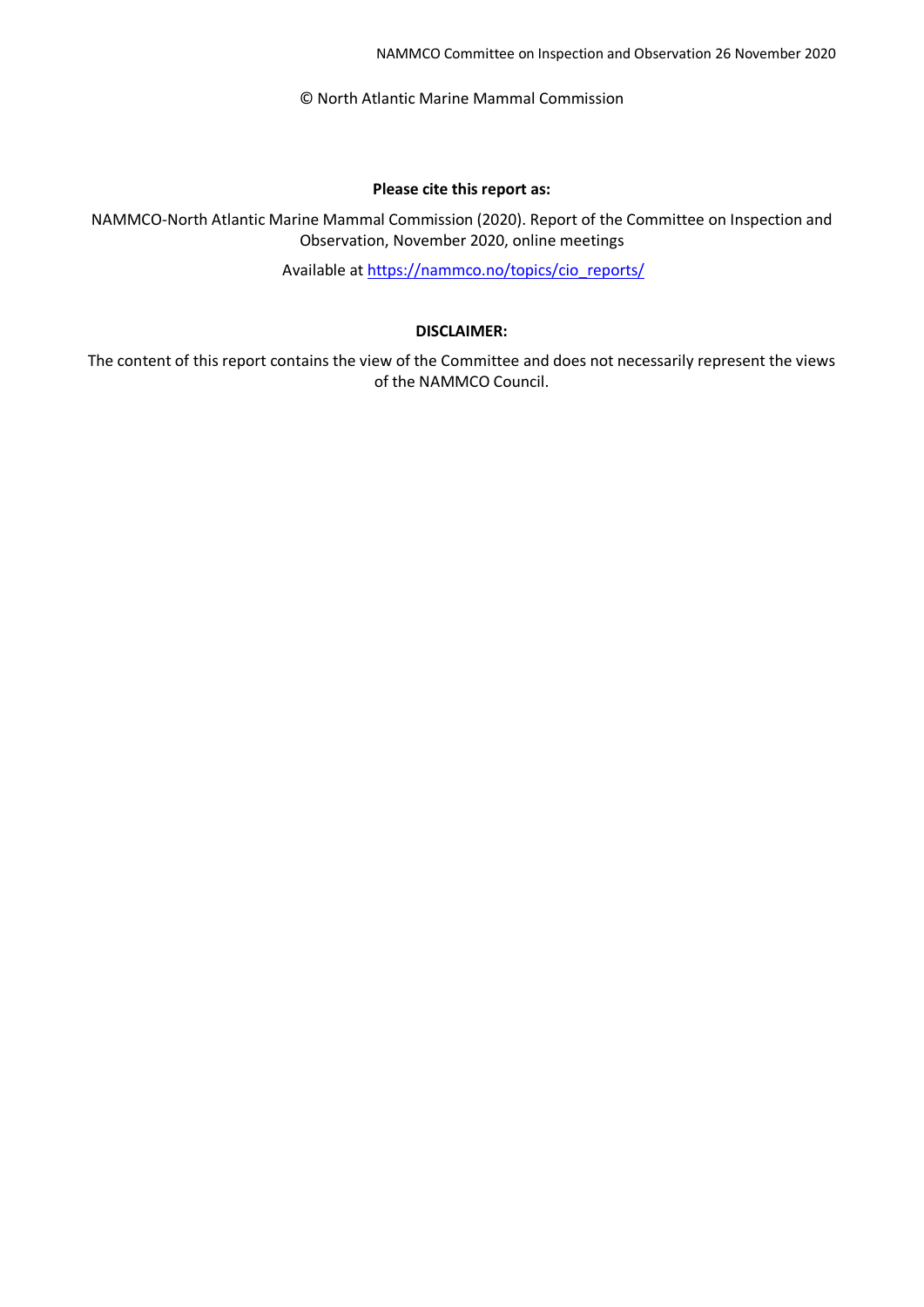## **TABLE OF CONTENTS**

| 2. SECTION A OF THE PROVISIONS OF THE NAMMCO INSPECTION AND OBSERVATION SCHEME  4 |  |
|-----------------------------------------------------------------------------------|--|
|                                                                                   |  |
|                                                                                   |  |
|                                                                                   |  |
|                                                                                   |  |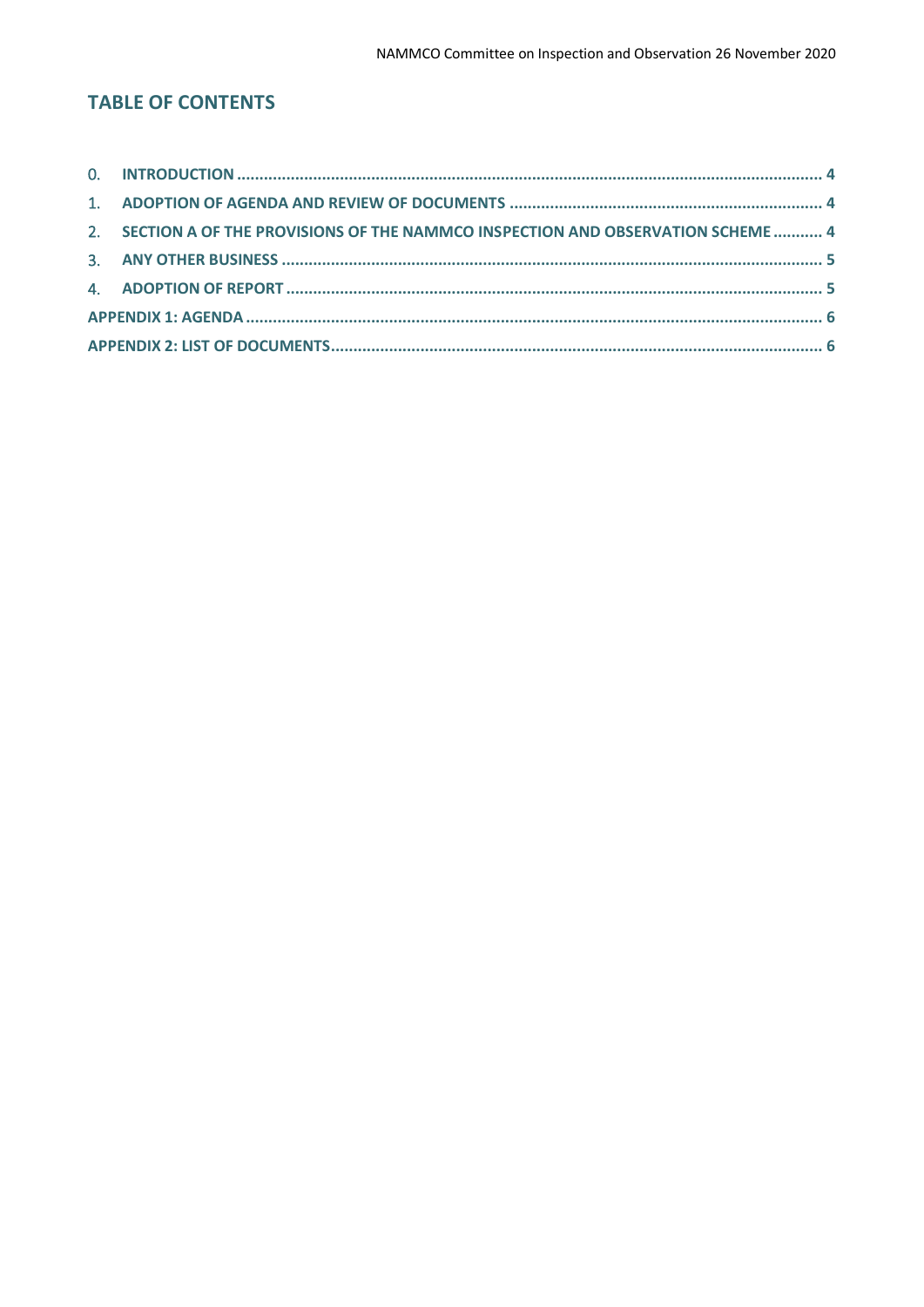## <span id="page-3-0"></span>0. **INTRODUCTION**

The Committee on Inspection and Observation (CIO) met online 26 November.

Present were Guðni Magnús Eiríksson, Chair (Iceland), Amalie Jessen, Sofie Abelsen and Jesper Ødegaard (Greenland), Hild Ynnesdal (Norway), Ulla Svarrer Wang (Faroe Islands) and Charlotte Winsnes from the Secretariat.

#### <span id="page-3-1"></span>1. **ADOPTION OF AGENDA AND REVIEW OF DOCUMENTS**

The Chair, Guðni Magnús Eiríksson, opened the meeting for comments to the agenda. The agenda (appendix 1) was adopted, and meeting documents (appendix 2) reviewed. The Chair noted that this meeting was dedicated to one agenda item only.

## <span id="page-3-2"></span>2. **SECTION A OF THE PROVISIONS OF THE NAMMCO INSPECTION AND OBSERVATION SCHEME**

Two documents were tabled. Document NAMMCO/CIO-2020-04/02 contained the text of Section A including appendix 1. Document NAMMCO/CIO-2020-04/03 summarised the background for the development of Section A and the appendix 1 as this has been reflected in meeting reports.

The Chair introduced the agenda item recalling that the committee had been tasked by the Council in 2019 to review Section A of the Inspection and Observation Scheme. This request was articulated following the revision of the Observation Scheme carried out in 2018-2019.

In 1993 the Council established a Working Group (WG) "to consider inspection and observation schemes, in order to harmonize regulations and thereby *interalia* ensure that data collected will be compatible". Reviewing the hunting activities and the existing systems in member countries it was agreed to establish a common inspection scheme focusing on hunting of large whales rather than small whales or seals. The reasoning being that large whale hunting were licenced, regular reporting system existed, and some system of control and inspection were in effect. Added to this an inspector was viewed as representing an opportunity for collecting a wide range of data in addition to their other tasks.

The WG in its meeting in November 1994 "clarified the reasons for establishing a common inspection scheme. It was considered important to ensure that the basic data collected in the course of inspection schemes on a national basis were compatible for scientific purposes. Furthermore, it was agreed that, while minke whaling operations differed from country to country, it was worthwhile to determine the necessary basic elements for effective control and inspection which were common to all forms of coastal minke whaling in the region, and which could be applied and built upon by national authorities as appropriate".

Whaling with harpoon gun was identified as the focus hunt since this method was common for at least two member countries at the time, Greenland and Norway, and a list of common elements that the inspectors should be responsible for checking was developed.

In 1996 Council adopted the *Provisions of the Joint NAMMCO Control Scheme for the hunting of Marine Mammals.* The Provisions covered Sections A and B and Appendix 1. It was clearly noted that Section A concerned hunting of whales from vessels with harpoon gun onboard, and that it was not limited to offshore whaling.

With the background in mind and the current status quo, the Chair presented the committee with five different scenarios for discussion:

- Section A incl. appendix remains unchanged
- Revise the text of Section A incl. appendix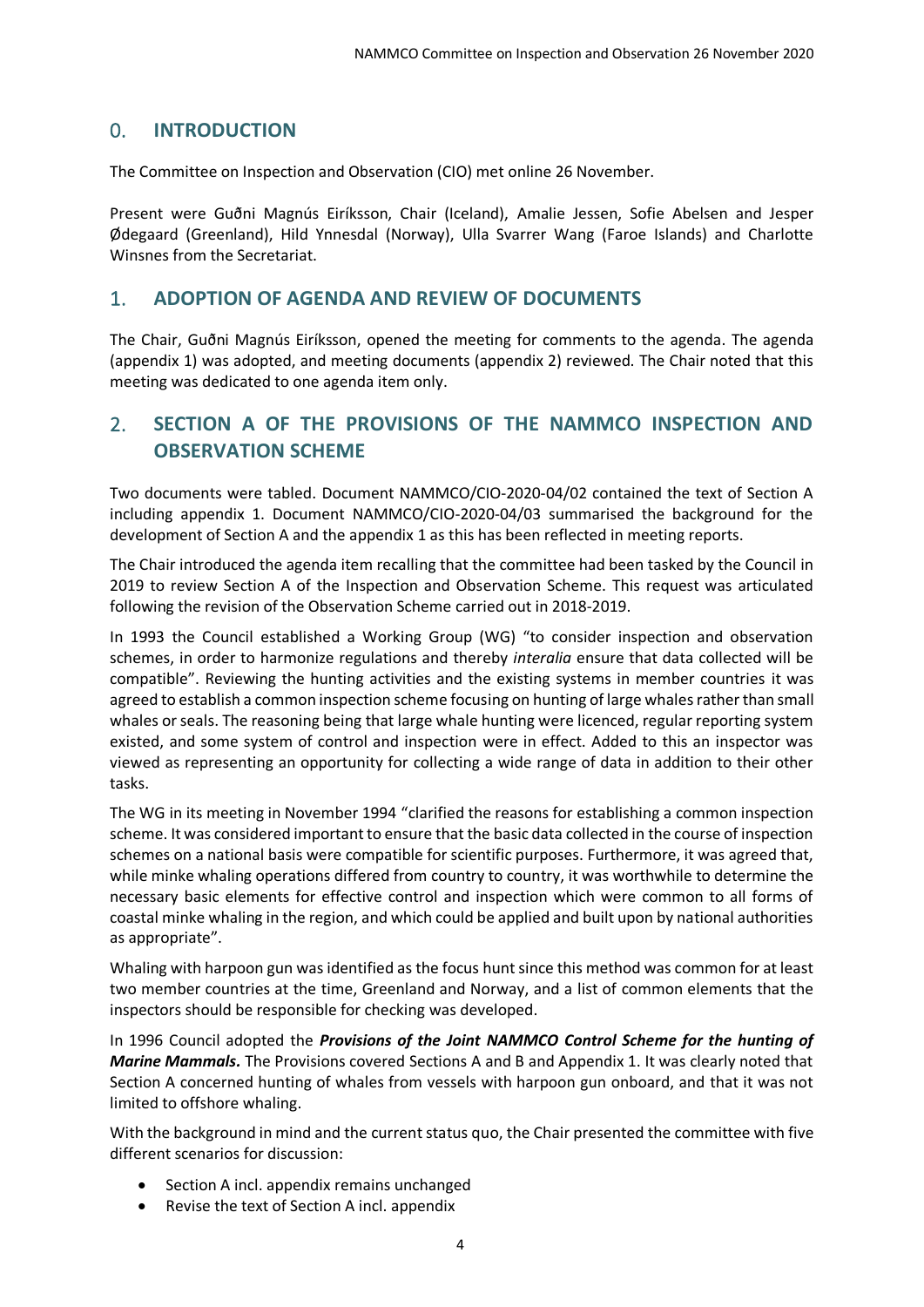- Advice Council that Section A be eliminated
- Advice Council that Section A should be generalised to encompass all hunts in member countries
- Advice Council to expand the focus of Section A to cover different hunts.

The committee questioned the use and function of a NAMMCO inspection scheme. When Section A was developed it was recognised as a type of guidelines on what to include in national inspection plans. An emphasis had been placed on the possibility for inspectors to collect valuable scientific data, and thus the streamlining of elements so that the data could be compared between countries. The reality however is that the data identified as important for the work of the scientific committee and other committees have not been collected by inspectors but through other channels. Faced with the question on the applicability of Section A for the member countries it was acknowledged that Section A in its current form was not applicable for the drive hunts in the Faroes Islands. Wang also informed that there were no plans to change the existing reporting and control system in the Faroes. Greenland, Iceland and Norway informed that all or most elements described in Section A are incorporated into the national inspections and in general reporting systems based on international fisheries standards are often at the base of the national systems.

After a brief discussion, the committee agreed that Section A incl. appendix 1 seemed to be redundant today and it was agreed to recommend to Council to remove it.

### <span id="page-4-0"></span>3. **ANY OTHER BUSINESS**

Winsnes briefly updated the committee that FAC had held a meeting where the proposal to not have observers in the field in 2021 but postpone it to 2022 had been endorsed. The committee was also advised that it had been asked to further develop the budget proposal for 2022 underlining the added value expected from increasing the budget up to NOK 500 000, and to clarify the economic consequences of increasing the payment for observers.

These issues will be dealt with at the February 2021 meeting.

#### <span id="page-4-1"></span>4. **ADOPTION OF REPORT**

The report was adopted by correspondence on 9 December 2020.